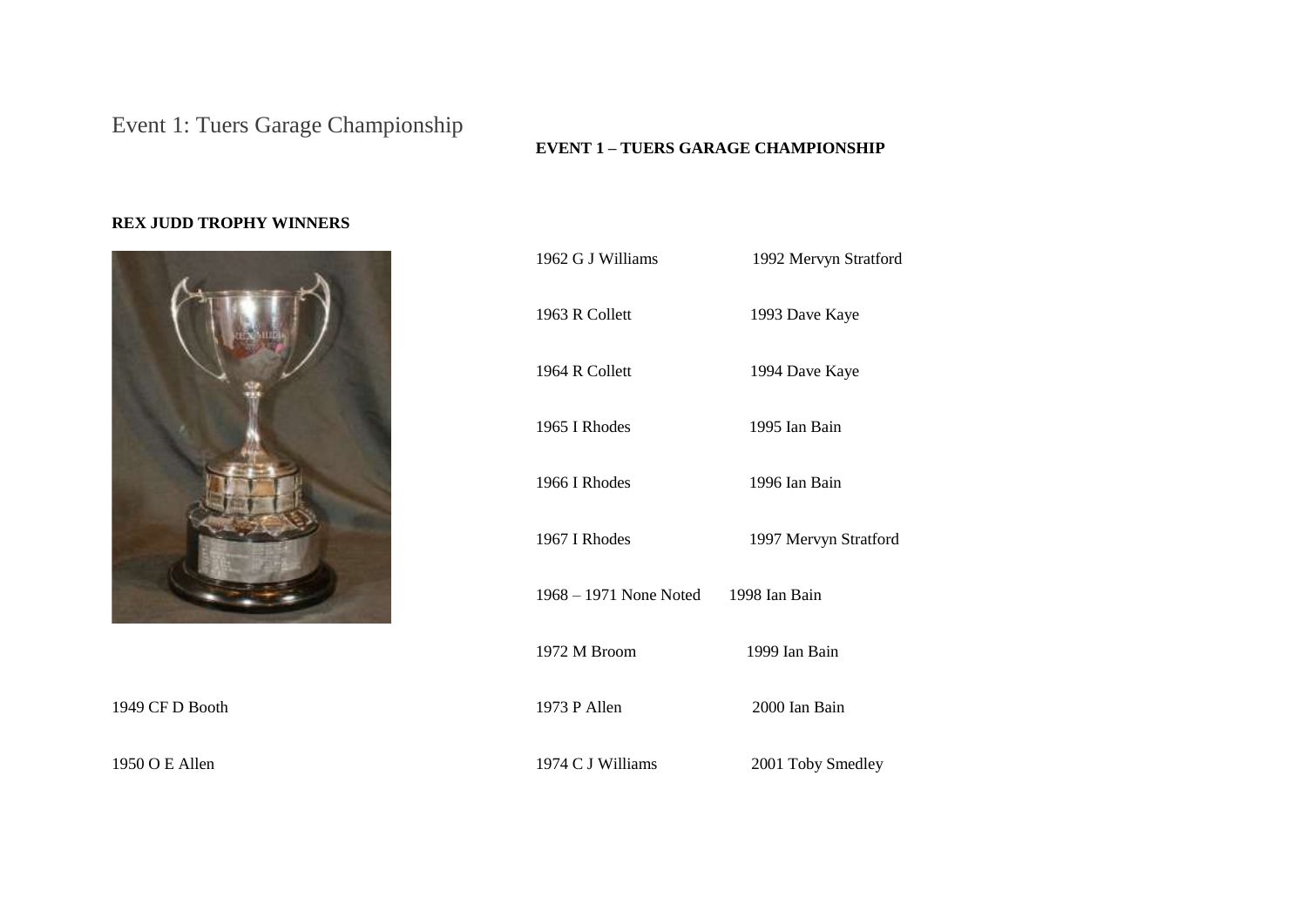| 1951 A McKay           | 1975 J Wilkinson  | 2002 Ian Bain         |
|------------------------|-------------------|-----------------------|
| 1952 - 1956 None Noted | 1976 I Pearce     | 2003 Ian Bain         |
| 1957 H Serman          | 1977 I Pearce     | 2004 Ian Bain         |
| 1958 F R Cramp         | 1978 C J Williams | 2005 Ian Cramp        |
| 1959 F R Cramp         | 1979 I Pearce     | 2006 Mike Farrall     |
| 1960 C J Williams      | 1980 None Noted   | 2007 Ian Bain         |
| 1961 F R Cramp         | 1981 I Pearce     | 2008 Ian Cramp        |
| 1987 J Grew            | 1982 G Rhodes     | 2009 Ian Cramp        |
|                        | 1983 John Grew    | 2010 Mervyn Stratford |
|                        | 1984 Roger Allen  | 2011 Mervyn Stratford |
|                        | 1985 None Noted   | 2012 Ian Cramp        |
|                        | 1986 G Rhodes     | 2013 Tony Perkin      |